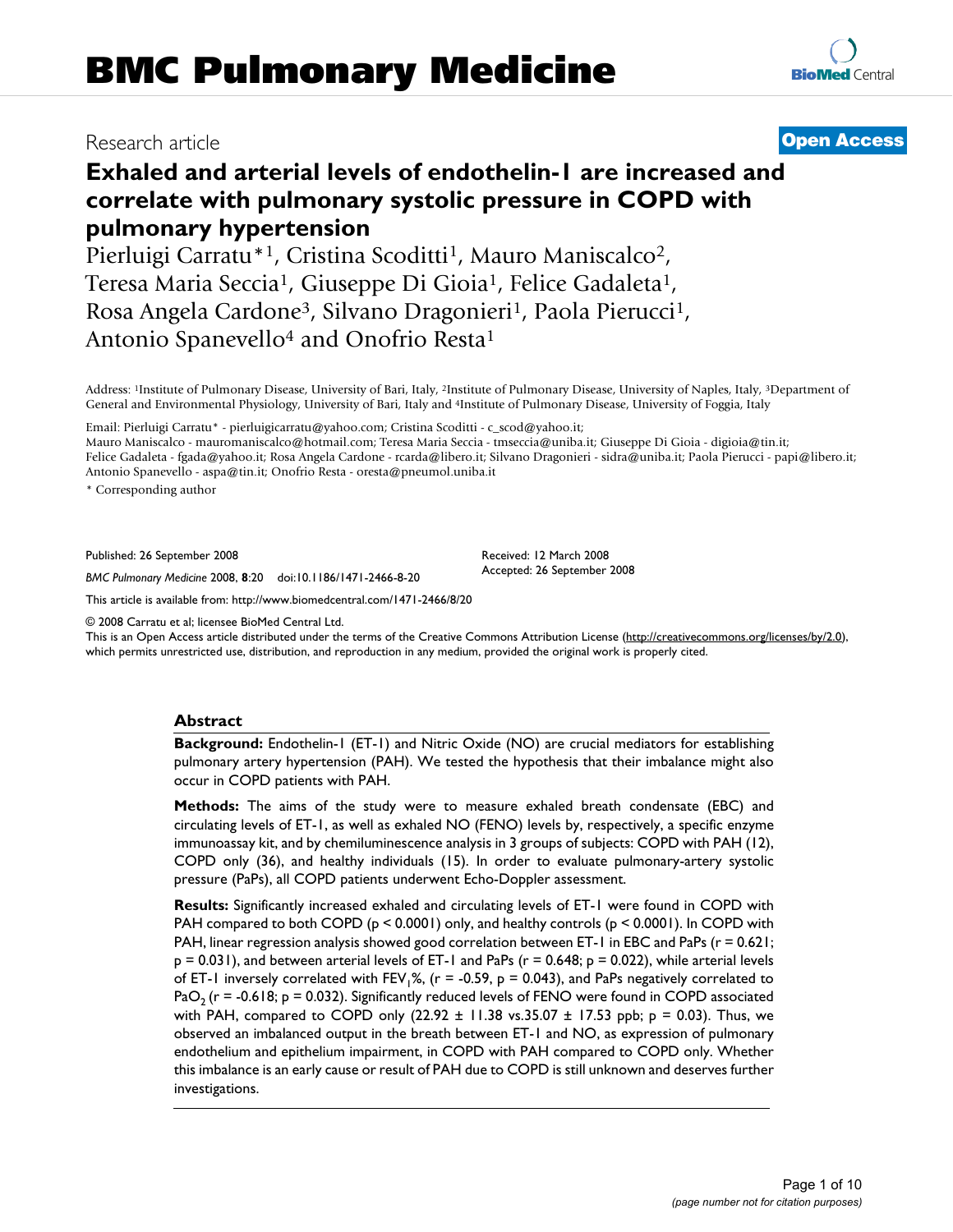# **Background**

Chronic obstructive pulmonary disease (COPD) is the fourth leading cause of morbidity and mortality in developed countries. Pulmonary artery hypertension (PAH), frequently observed in patients with advanced COPD, is considered a predictor of worse outcome [1,2]. PAH in COPD is mainly the result of hypoxic pulmonary vasoconstriction [3], however it has been recently shown also induced by pulmonary arterial walls remodelling, with aberrant intimal changes [4,5]. Further evidences suggest that the initial event in the natural history of pulmonary hypertension due to COPD is the lesion of pulmonary endothelium by cigarette-smoke products [6,7], leading to critical changes in the expression of vascular mediators [7,8], which are responsible for impairment of endothelial function. Among a wide spectrum of vasoactive mediators, endothelin-1 (ET-1) plays a pivotal role in exerting vasoconstriction [9], bronchoconstriction [10], vascular [11] and airway [12] cells proliferation, via  $ET_A$  and  $ET_B$ receptors [13,14]. Increased expression of ET-1, it has been identified in the vessels of patients with IPAH [15]. Plasma [16,17], induced sputum [18], and urinary [17] levels of ET-1 are augmented in patients with COPD; however, there are still contrasting data about circulating ET-1 levels in COPD patients with PAH [19-21]. In addition, no data are yet available on ET-1 levels in exhaled breath condensate of COPD patients.

Nitric oxide (NO), produced by endothelial cells, is the central stimulus for releasing and dilating pulmonary arterial vasculature [22]. NO production is oxygen dependent and lack of NO synthesis, under hypoxic conditions such as COPD, contributes to chronic hypoxic pulmonary vasoconstriction [23], leading to pulmonary artery hypertension [24]. It is now appreciated that NO release is impaired in the pulmonary vasculature of COPD patients [25], while exhaled NO levels, increased in COPD [26], are significantly reduced in COPD associated with PAH [27]. An imbalance between the excretion of vascular mediators has been shown important for developing idiopathic pulmonary hypertension [8] and might be also responsible in promoting secondary PAH [8]. We hypothesized a pathological dysregulation of exhaled output between ET-1 and NO in COPD with PAH. Despite several issues about reproducibility, variability and sensitivity, measurement of different biological markers in COPD is currently a useful assay in assessing disease pathogenesis, predicting progression, and monitoring adequate therapies [28]. The aims of the present study were to investigate exhaled breath condensate (EBC) and circulating levels of ET-1, as well as the exhaled NO (FENO) in COPD only, in COPD with pulmonary artery hypertension, and in a group of healthy subjects. We also examined whether concentrations of exhaled biomarkers, or circulating ET-1 levels were related to the severity of disease, as defined by lung function, or pulmonary artery pressure.

# **Methods**

The Institutional Review and the Ethical Boards of the University of Bari approved protocols and all patients signed informed consent before participating in this study.

# *Patient population*

Sixty-three subjects were enrolled into the study at outpatient clinic of Institutes of pulmonary disease, University of Bari, from March 2004 to January 2007. Subjects were divided into three groups on the basis of pathological characteristics. The first group consisted of 12 patients with COPD (stage III and IV), diagnosed according to the American Thoracic Society (ATS) criteria [[29](#page-8-0)] (11 males, mean age 70.8  $\pm$  6.7 years), associated with PAH. All patients were ex smokers (mean pack-years,  $26 \pm 7$ ) without a history of atopy and with normal IgE levels. Five patients had been receiving long-term domiciliary oxygen for at least 6 consecutive months.

A second group included 36 patients with COPD, diagnosed according to the American Thoracic Society (ATS) criteria (30). All patients (32 males, mean age  $67.6 \pm 9.2$ years) were ex smokers (mean pack-years,  $25 \pm 6$ ) without a history of atopy and with normal IgE levels; six patients had been receiving long-term domiciliary oxygen for at least 6 consecutive months. 15 healthy non-smoking, non-atopic subjects (9 males, mean age  $58 \pm 9.2$  years) were enrolled as controls. Patients with other organ failure, cancer, or inability to cooperate were excluded from the study. At the time of inclusion into the study, all the patients were in stable condition, and free from respiratory tract infection and/or acute exacerbation in the preceding 6 weeks. All of the patients were receiving their regular treatment with inhaled bronchodilators, but none was receiving systemic or inhaled steroids. No change in medical therapy was made in the week prior to the study.

#### *Pulmonary function test and arterial blood gas analysis*

Pulmonary function tests were performed in the pulmonary function laboratory of our Institutes at admission to the study. Static and dynamic lung volumes were measured by means of a constant-volume body plethysmograph (MasterScreen Body, Jaeger, Germany) and according to the guidelines of the American Thoracic Society (ATS) [[30\]](#page-8-1). The best of three reproducible values was expressed as a percentage of the predicted normal value.

Arterial blood for the analysis of gases during room air breathing was drawn in all patients by radial artery in the supine position and after a 30 minute rest period. PaO<sub>2</sub>,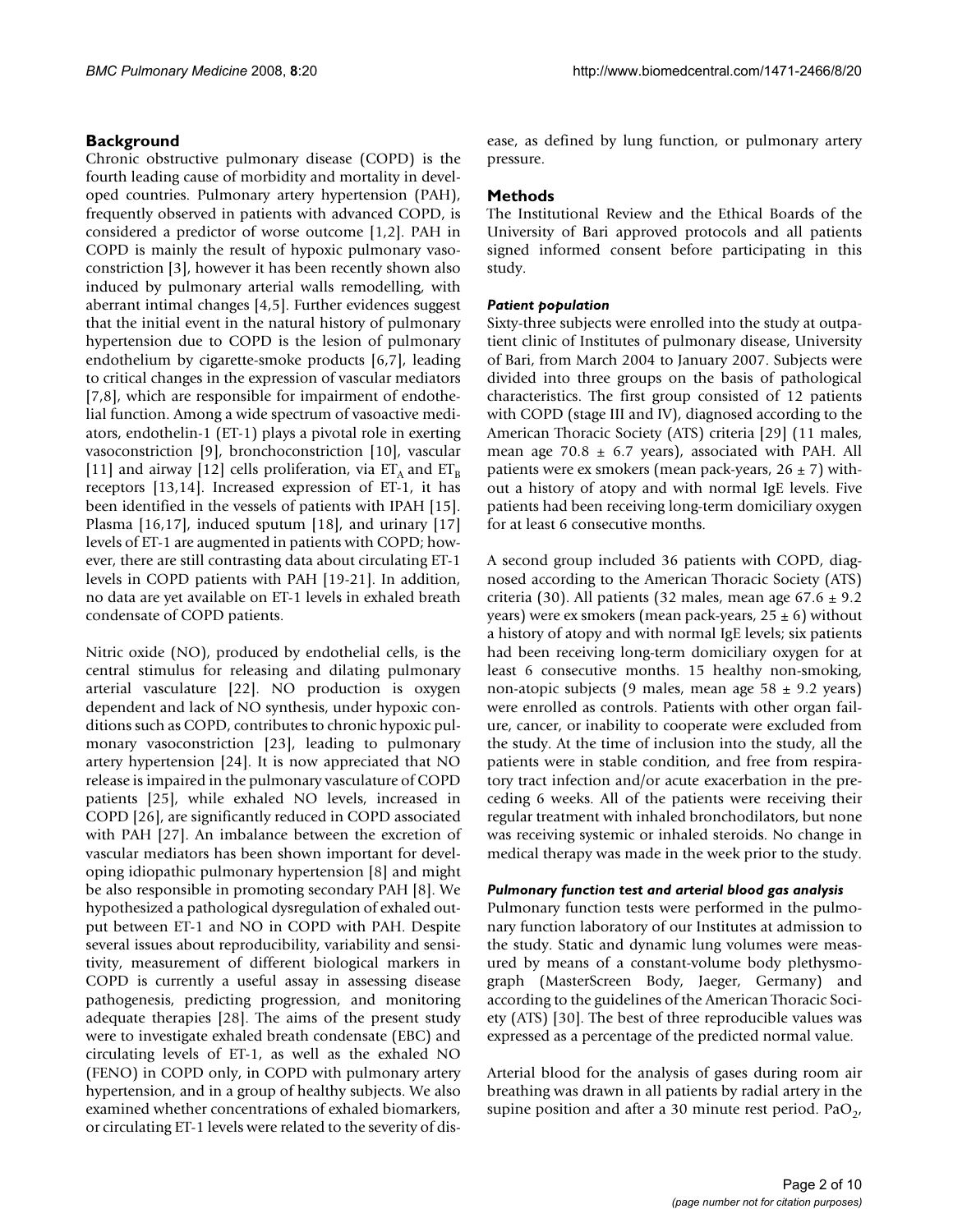PaCO<sub>2</sub> and pH were measured in a blood gas analyzer (Model 1312; Instrumentation Laboratory; Milan, Italy).

### *Echo-Doppler assessment*

All patients of groups 1-2-3 were investigated using realtime, phased array, two-dimensional Doppler (2-D) echocardiography (CFM 750 CV 2.5 or 3.25 MHz transducer; GE Vingmed, Milan, Italy). The examinations were taken on patients in a semirecumbent left lateral position, and images were taken from subxiphoid, parasternal, and apical views. The mean value of three measurements was considered. Tricuspid valve regurgitation pressure was identified by color flow mapping, then, maximal pressure gradient between right ventricular and right atrial was obtained using the continuous wave Doppler on the guidance of the color Doppler signal of the tricuspid regurgitation. Peak pressure gradient measurement was estimated by means of a simplified Bernoulli equation [31]. Pulmonary-artery systolic pressure (PaPs) was calculated by adding the Bernoulli derived pressure gradient to an assumed right atrial pressure of 10 mmHg. A PaPs  $\geq$  35 mmHg was considered as cut-off.

# *Measurement of ET-1 levels*

ET-1 was evaluated in the (EBC) as well as in arterial and venous blood of all the subjects. ET-1 was obtained by using a condenser non-invasively to collect the non-gaseous components of the expiratory air (EcoScreen: Jaeger, Würzburg, Germany). Subjects were instructed to breathe through a mouthpiece and a two-way, non-rebreathing valve, which also served as a saliva trap, in order to avoid contamination. They were asked to breathe at tidal volume, wearing a nose clip, for a period of 10 min. The condensate (at least 1 ml) was transferred to centrifuges tubes and immediately stored at -80°C. Peripheral venous blood samples were obtained, in all subjects, from an antecubital vein after at least 30 min seated rest. Venous blood samples were collected in plastic tube containing ethylenediamine tetraacetic acid (EDTA), centrifuged at 5000\*g for 10 min and plasma was frozen and stored at - 80°C until assay. Arterial blood gas analyses were performed in all subjects, while breathing room air, by radial artery in the supine position and after a 30 minute rest period. A specific enzyme immunoassay (EIA) kit (Cayman Chemical, Ann Arbor, Mich., USA) was used to measure ET-1 concentrations in the breath condensate and in blood samples. The specificity of the test for ET-1 was 100%, and the cut-off of the assay was considered a concentration  $\geq 1.5$  pg/ml. The reproducibility of repeated ET-1 exhaled condensate measurements was assessed by the Bland and Altman method [32].

#### *NO measurement*

Exhaled NO was measured by a chemiluminescence analyzer (NOA Tm280; Sievers Instruments Inc., Boulder, CO, USA) by the on-line single-breath technique, according to the ATS and ERS recommendations [33]. Subjects were asked to perform a single slow exhalation starting from total lung capacity through a mouthpiece against a resistance of 16 cm  $H<sub>2</sub>O$  under a visual biofeedback, to maintain a 50 ml second (s) steady flow. Subjects were at rest, sitting down, having refrained from eating and exercise for at least 2 hours, and breathed filtered NO-free air (air filter AFL 01410; Sievers Instruments Inc.) without a nose-clip before the single exhalation maneuver. Ambient air NO was recorded before and after each test. FENO levels were measured at the plateau of the end exhaled reading and expressed as parts per billion (ppb). At least three measurements that varied by <10% or two measurements that varied by <5% were recorded. Mean values of the respective plateaux were evaluated.

# *Six minutes walking test*

The 6-min walking distance (6 MWD) test was performed, at admission to the study, in 6 COPD with PAH, according to standard method [\[34](#page-8-2)].

# *Statistical analysis*

Data are presented as mean value  $\pm$  standard deviation (SD). As the data presented normal distribution (Kolmogorov-Smirnov test), parametric tests were used for statistical analysis. Analysis of variance (ANOVA) was used to perform comparisons between groups. Relationships between patients' characteristics were evaluated using Pearson correlation coefficients. Comparisons of means ± SD among the groups were made by an unpaired t-test. Significance was established at a p-value < 0.05. StatView version 5.0 (SAS Institute, Cary, N.C., USA) was used for the statistical analysis. Both, correlations between clinical parameters and exhaled or circulating levels of ET-1 presented as scattered plots, and exhaled levels of ET-1 and NO expressed as bar graphs, were made by using Kaleida-Graph program (Version 3.02, Synergy soft-ware, PA, USA).

# **Results**

Demographic and clinical characteristics of 63 individuals recruited are presented in table 1. Endothelin-1 was detectable in the exhaled breath as well as in the blood of all subjects. The reproducibility of repeated ET-1 measurements was quite good, and was assessed by the Bland and Altman method [32] in six patients (mean difference 0.62 ± 1.214). NO was detectable in the exhaled of all individuals. All COPD patients were investigated with Echo-Doppler and then assigned to one of two groups according to the level of PaPs, using a cut-off of 35 mmHg. Those with a PaPs ≥ 35 mmHg (Group 1: N = 12; FEV<sub>1</sub>% 39.35 ± 11.45; PaPs  $51.08 \pm 12.21$  mmHg), and those with a PaPs  $<$  35 mmHg (Group 2: N = 36; FEV<sub>1</sub>% 48.13  $\pm$  18.04; PaPs  $26.05 \pm 3.39$  mmHg).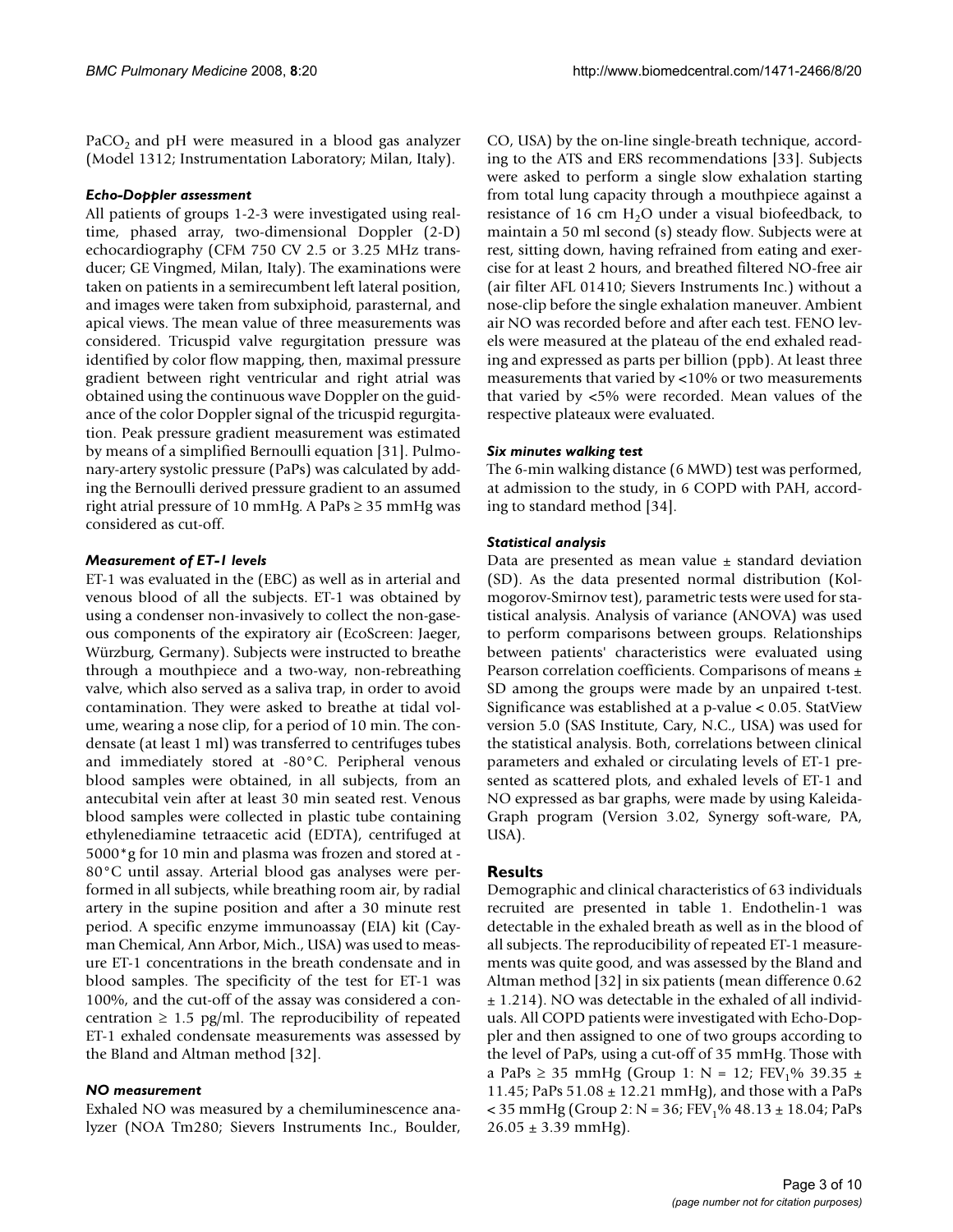|                         | Group of COPD+PAH $(n = 12)$ | Group of COPD $(n = 36)$ | Group of HS $(n = 15)$ |
|-------------------------|------------------------------|--------------------------|------------------------|
| Sex, M/F                | 11/1                         | 32/4                     | 9/6                    |
| Age, Years              | 70.8(6.7)                    | 67.6(9.2)                | 58 (9.2)               |
| Smoking, pack-years     | 27(7)                        | 25(6)                    | 0                      |
| FEV <sub>1</sub> %      | 39.35 (11.45)                | 48.13 (18.04)            | 98.05 (11.65)          |
| FVC%                    | 64.89 (14.90)                | 69.39(19.1)              | 95.07 (13.34)          |
| FEV <sub>I</sub> /FVC % | 46.95 (6.81)                 | 54.27 (12.46)            | 101.37(8.5)            |
| RV%                     | 151(38)                      | 143(32)                  | 108(11)                |
| $PaO2$ (mmHg)           | 60.83 (4.76)                 | 64.58(6.16)              | 97.2(0.7)              |
| $PaCO2$ (mmHg)          | 39.4 (4.27)                  | 41.78(5.01)              | 38.4(1.5)              |
| PaPs (mmHg)             | $51.08(12.2)*$               | 26.05 (3.39)             | <b>NA</b>              |
| $ET-I$ EBC ( $pg/ml$ )  | 22.36(4)                     | 7.25(0.23)               | 5.24(0.47)             |
| $ET-I$ art ( $pg/ml$ )  | 12.41(2.13)                  | 7.22(0.21)               | 0.84(0.37)             |
| $ET-I$ ven $(pg/ml)$    | 14.53(2.76)                  | 7.29(0.16)               | 1(0.42)                |
| FENO (ppb)              | 22.92 (11.38)                | 35.07 (17.53)            | 20.56 (3.67)           |
| 6MWD                    | 383 (34) §                   | NA                       | <b>NA</b>              |

**Table 1: Demographic and clinical characteristics of 63 individuals recruited classified in 3 groups.** 

Pulmonary function, arterial blood gases, pulmonary-artery systolic pressure, exhaled breath condensate counts and circulating levels are expressed in table 1. Statistical significant difference was found between groups 1 and 2 in pulmonary-artery systolic pressure, PaPs (p < 0.0001). *Definition of abbreviation*s

EBC: Exhaled Breath Condensate, ET-1: Endothelin-1, FENO: Exhaled Nitric Oxide, FEV<sub>1</sub>: Forced Expiratory Volume in the first second, FVC: Forced Vital Capacity, HS: Healthy Subjects, NO: Nitric Oxide, PAH: Pulmonary Artery Hypertension, RV: Residual Volume, PaPs: Pulmonaryartery systolic pressure, 6MWD: 6-minutes walking distance

Data are presented as mean (± SD)

NA = not applicable

 $§$  n = 6 patients

\* Significant difference compared to COPD group: p < 0.001

#### *Group of COPD with PAH*

Significantly increased levels of ET-1 in EBC were found in all 12 patients with PAH associated with COPD (FEV<sub>1</sub>%) 39.35 ± 11.45,  $FEV_1/FVC\%$  46.95 ± 6.81, PaPs  $\geq$  35 mmHg) (group 1) compared to both COPD only (group 2)  $(22.36 \pm 4 \text{ vs } 7.25 \pm 0.23 \text{ pg/ml}; p < 0.0001)$  and to the control subjects (group 3)  $(5.24 \pm 0.47 \text{ pg/ml}; p < 0.0001)$ (Figure 1). Higher circulating levels of ET-1 both in the arterial and in the venous sample were found in group 1 compared to all other groups. Arterial levels were increased as compared to group 2 (12.41  $\pm$  2.13 vs 7.22  $\pm$ 0.21 pg/ml;  $p < 0.0001$ ) and to the controls  $(0.84 \pm 0.37)$ pg/ml; p < 0.0001) (Figure 2). We also observed increased levels of ET-1 in the venous blood statistically significant compared to both group 2 (14.53  $\pm$  2.76 vs 7.29  $\pm$  0.16 pg/ml;  $p < 0.0001$ ), and to the control group  $(1 \pm 0.42 \text{ pg})$ ml; p < 0.0001) (Figure 3). Thus, significantly over-expression of ET-1 was found in COPD with PAH compared to COPD only. With regards to disease severity, in COPD with PAH, Pearson correlation analysis showed a good relationship between ET-1 in EBC and pulmonary-artery systolic pressure (PaPs) ( $r = 0.621$ ;  $p = 0.031$ ) (Figure 4); A positive correlation was also observed between arterial blood levels of ET-1 and PaPs ( $r = 0.648$ ;  $p = 0.022$ ) (Figure 5), while the arterial blood levels of ET-1 inversely correlated to the  $FEV<sub>1</sub>$ % of the group 1 (r = -0.59, p = 0.043) (Figure 6). Furthermore, PaPs inversely correlated with PaO<sub>2</sub> in this group of patients ( $r = -0.618$ ;  $p = 0.032$ ) (Figure 7). ET-1 levels in venous blood, although higher than

arterial levels  $(14.53 \pm 2.76 \text{ vs. } 12.41 \pm 2.13)$ , did not correlate with any parameter considered in this group of patients.



\*\*p<0.0001 vs all

\* p<0.0001 vs HS

### Figure 1

**Endothelin-1 (expressed as pg/ml) concentration in EBC of the 3 groups: COPD (36), COPD + PAH (12), and healthy subjects (HS) (15).** Significance was established at a p value < 0.05. The horizontal lines represent median value. ET-1 in EBC was increased in all COPD patients compared to control group (p < 0.0001). In COPD+PAH group, ET-1 levels were significantly increased compared to both the COPD only and the control group (p  $< 0.0001$ ).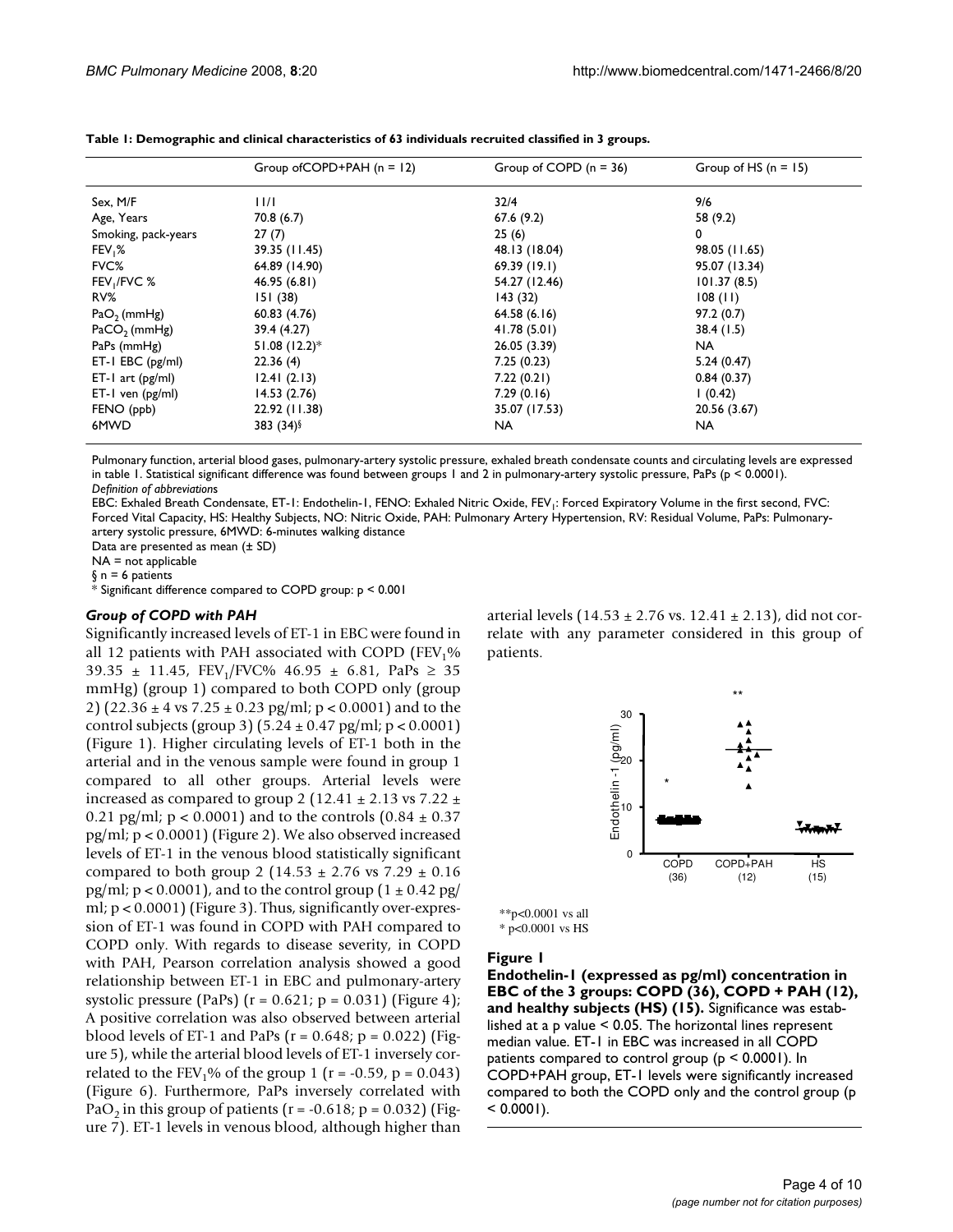



#### **Figure 2**

**Endothelin-1 (expressed as pg/ml) levels in the arterial blood of the 3 groups: COPD (36), COPD + PAH (12), and healthy subjects (HS) (15).** Significance was established at a p value < 0.05. The horizontal lines represent median value. ET-1 in arterial sample was increased in all COPD patients compared to control group (p < 0.0001). In COPD+PAH group, ET-1 levels were significantly increased compared to both the COPD only and healthy controls (p < 0.0001).

In COPD patients with PAH, we found significantly reduced levels of FENO compared to COPD only (22.92 ± 11.38 vs.35.07  $\pm$  17.53 ppb; p = 0.03) (Figure 8). These levels were not different compared to the FENO levels of the control group  $(20.56 \pm 3.67 \text{ pb})$ ; p = 0.45) (Figure 8). An imbalanced output in the breath between ET-1 and NO was seen in this group of patients. As shown in figure 9, ET-1 levels were significantly increased in COPD with PAH compared to COPD only (p < 0.0001), while FENO levels in group 1 were significantly lower than group 2 levels (p = 0.03). FENO levels did not significantly correlate with any clinical feature.

#### *Group of COPD only*

In 36 COPD patients (FEV<sub>1</sub>% 48.13  $\pm$  18.04, FEV<sub>1</sub>/FVC% 54.27 ± 12.46, PaPs <35 mmHg) ET-1 levels in EBC were significantly higher than control group levels  $(5.24 \pm 0.47)$ pg/ml; p < 0.0001) (Figure 1). Increased concentrations of ET-1 in the arterial, as well as in the venous blood, compared to the control group, were found in group 2 (7.22  $\pm$ 0.21 vs.  $0.84 \pm 0.37$  pg/ml; p < 0.0001;  $7.29 \pm 0.16$  pg/ml vs.  $1.00 \pm 0.42$  pg/ml; p < 0.0001) (Figures 2, 3). FENO levels in COPD were statistically significant higher than control group levels  $(35.07 \pm 17.53 \text{ vs. } 20.56 \pm 3.67 \text{ pb})$ ; p = 0.003), (Figure 8). Two COPD patients showed higher NO levels, similar to those detected in asthma and not in COPD, but we excluded that those levels were related to an atopic status, on the basis of the IgE total concentra-



\*\* p<0.0001 vs all

\* p<0.0001 vs HS

#### Figure 3

**Endothelin-1 (expressed as pg/ml) concentration in the venous blood of the 3 groups: COPD (36), COPD + PAH (12), and healthy subjects (HS) (15).** Significance was established at a p value < 0.05. The horizontal lines represent median value. ET-1 in venous sample was increased in all COPD patients compared to control group (p < 0.0001). In COPD+PAH group, ET-1 levels were significantly increased compared to both the COPD only and the controls ( $p < 0.0001$ ).



#### Figure 4 **COPD+PAH: linear regression shows good correlation between ET-1 levels in the EBC and PaPs (N = 12; r = 0.621; p = 0.031).**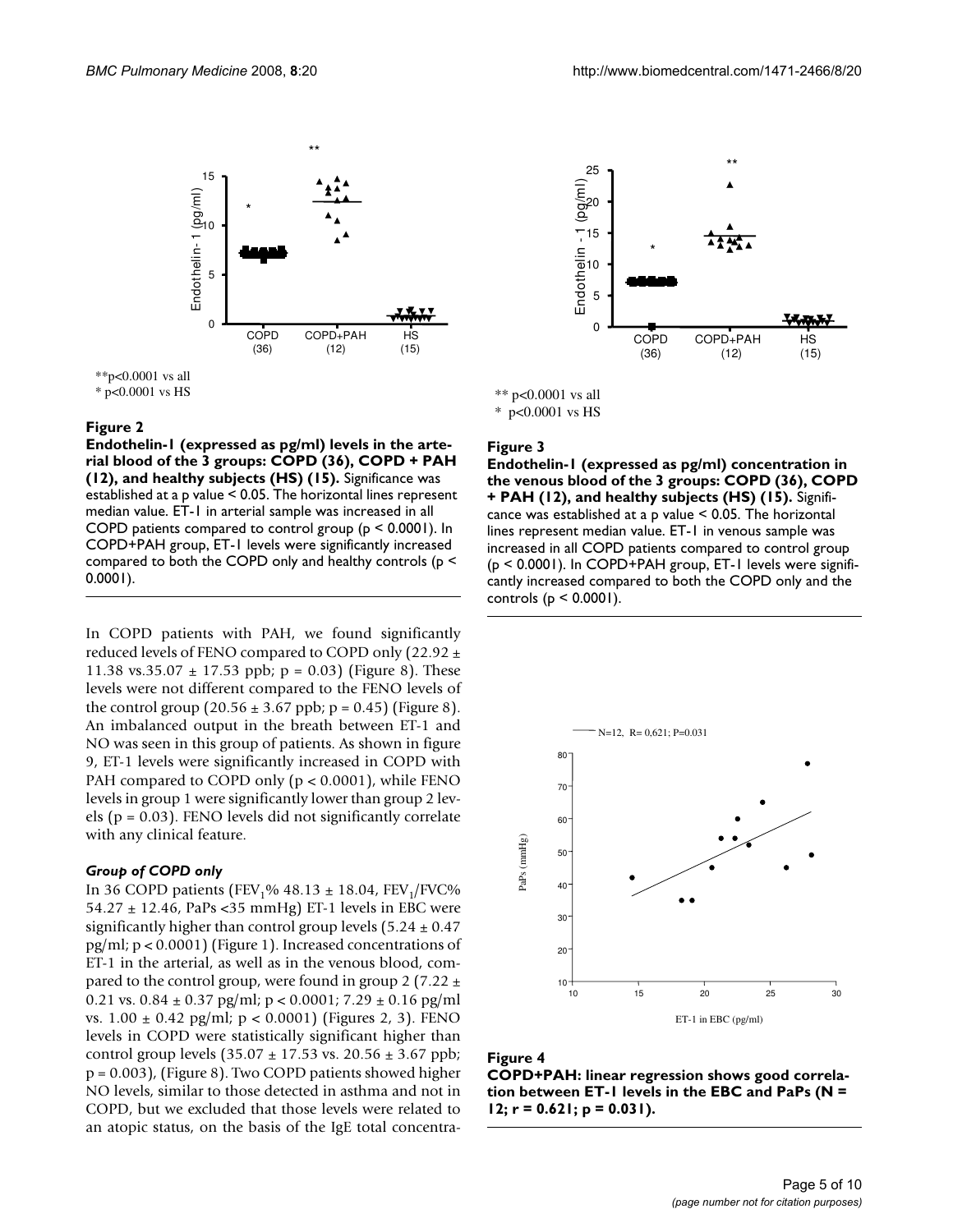





COPD+PAH: negative correlation between PaPs and PaO2 (N = 12, r = -0.618; p = 0.032) **Figure 7 COPD+PAH: negative correlation between PaPs and PaO2 (N = 12, r = -0.618; p = 0.032).**



**Figure 6** COPD+PAH: negative correlation between FEV (N = 12, r = 0.043) 1 and arte-**COPD+PAH: negative correlation between FEV1% and arterial blood levels of ET-1 (N = 12, r = -0.59, p = 0.043).**



\*p=0.03 vs COPD+PAH  $^{\circ}$ p=0.003 vs HS

### Figure 8

**Exhaled nitric oxide concentrations (FENO), expressed as ppm, in 3 groups: COPD (36), COPD+PAH (12), and healthy subjects (HS) (15).** Significance was established at a p value < 0.05. The horizontal lines represent median value. FENO levels were significantly higher in COPD only, compared to both the COPD with PAH ( $p = 0.03$ ), and the controls ( $p = 0.003$ ). There was no significant relationship between FENO levels in COPD+PAH compared to the control group levels ( $p = 0.45$ ).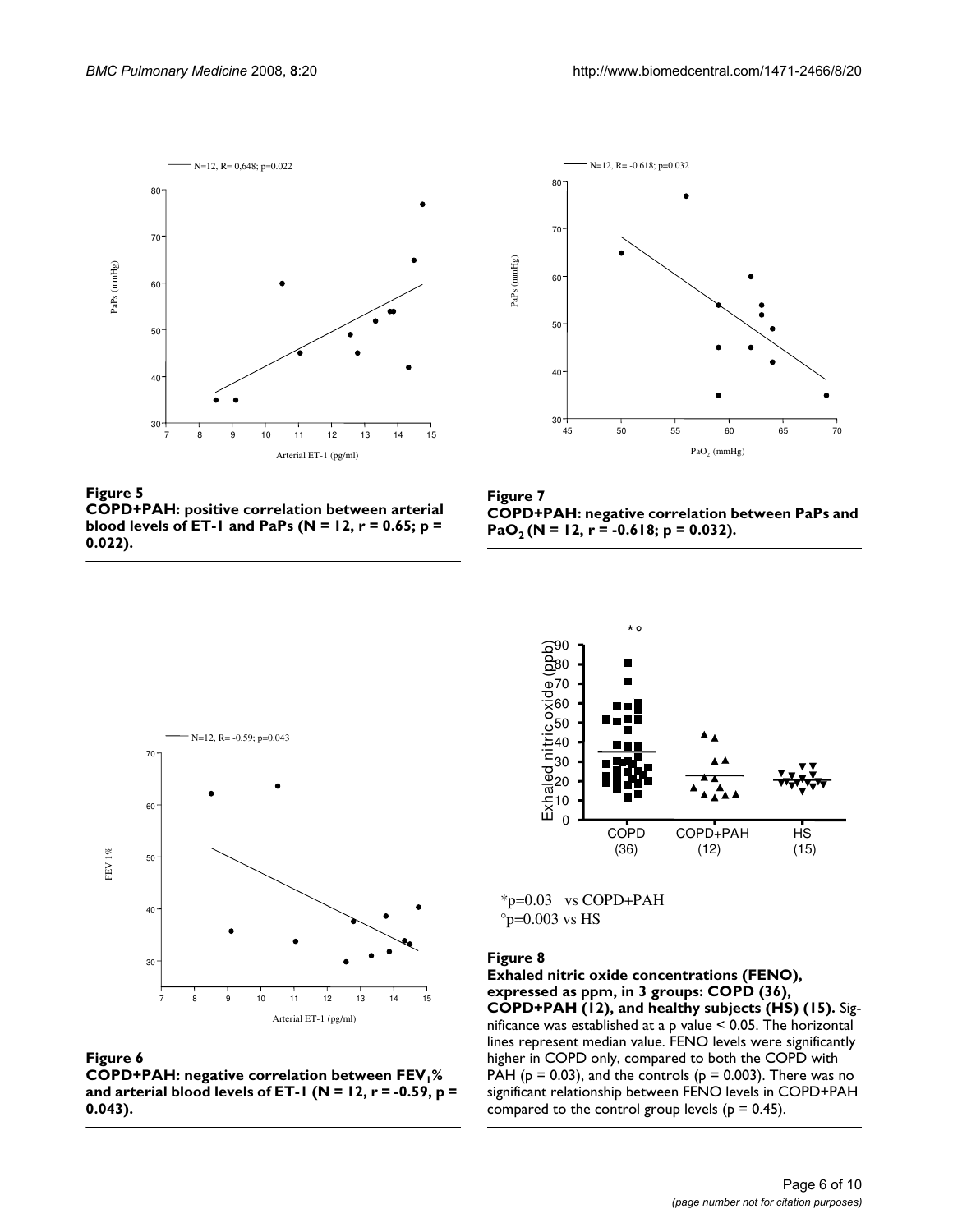

**An imbalance between exhaled condensate ET-1 concentrations and exhaled nitric oxide concentrations (FENO) in COPD (36), and in COPD+PAH (12).** In COPD+PAH group, ET-1 levels were significantly increased compared to the COPD only (p < 0.0001). FENO levels were significantly higher in COPD only, compared to both the COPD with PAH ( $p = 0.03$ ).

tion. ET-1 and NO levels did not significantly correlate to any baseline characteristic in this group of patients.

#### **Discussion**

In the natural history of COPD, right heart failure leading to increased pulmonary artery pressure is a common finding [35,36]. PAH, in this scenario, is likely due to a primary hypoxic vasoconstriction associated to the direct toxic effect of tobacco smoke into the intrapulmonary vessels, with abnormal production of substances that control vasoconstriction, vasodilatation, and vascular cell proliferation, ultimately leading to extensive pulmonary artery remodelling [2,37]. Early detection of an imbalanced output between essential mediators, such as endothelin-1 and NO, might be a novel approach to rapidly investigate and eventually treat this critical disease. The present study was designed to investigate endothelin-1 and NO concentration in the exhaled breath, as well as circulating levels of ET-1 in COPD patients with or without pulmonary

hypertension. Our findings show that endothelin-1 levels in EBC are increased in all COPD patients. In addition, we observed ET-1 levels in EBC significantly higher in COPD associated with PAH, compared to COPD only. Several previous studies detected elevated levels of ET-1 in EBC in interstitial pulmonary disease [38], in non small cell lung cancer patients (NSCLC) [39], and in unstable bronchial asthma [40], similar to those observed in our COPD patients, while in the present, we found significantly higher EBC levels of ET-1 in COPD with PAH. Carpagnano and colleagues hypothesized that ET-1, in pathological conditions (interstitial pulmonary disease and NSCLC), could be in part produced by airway epithelium itself [38,39], while the reason of an exaggerated ET-1 release in EBC in COPD with PAH is still unknown. However, it appears that ET-1, primary produced by the pulmonary endothelium, could be in part generated by the epithelium, and, in addition, could be partially the result of an uptake into the airway epithelium. Furthermore, we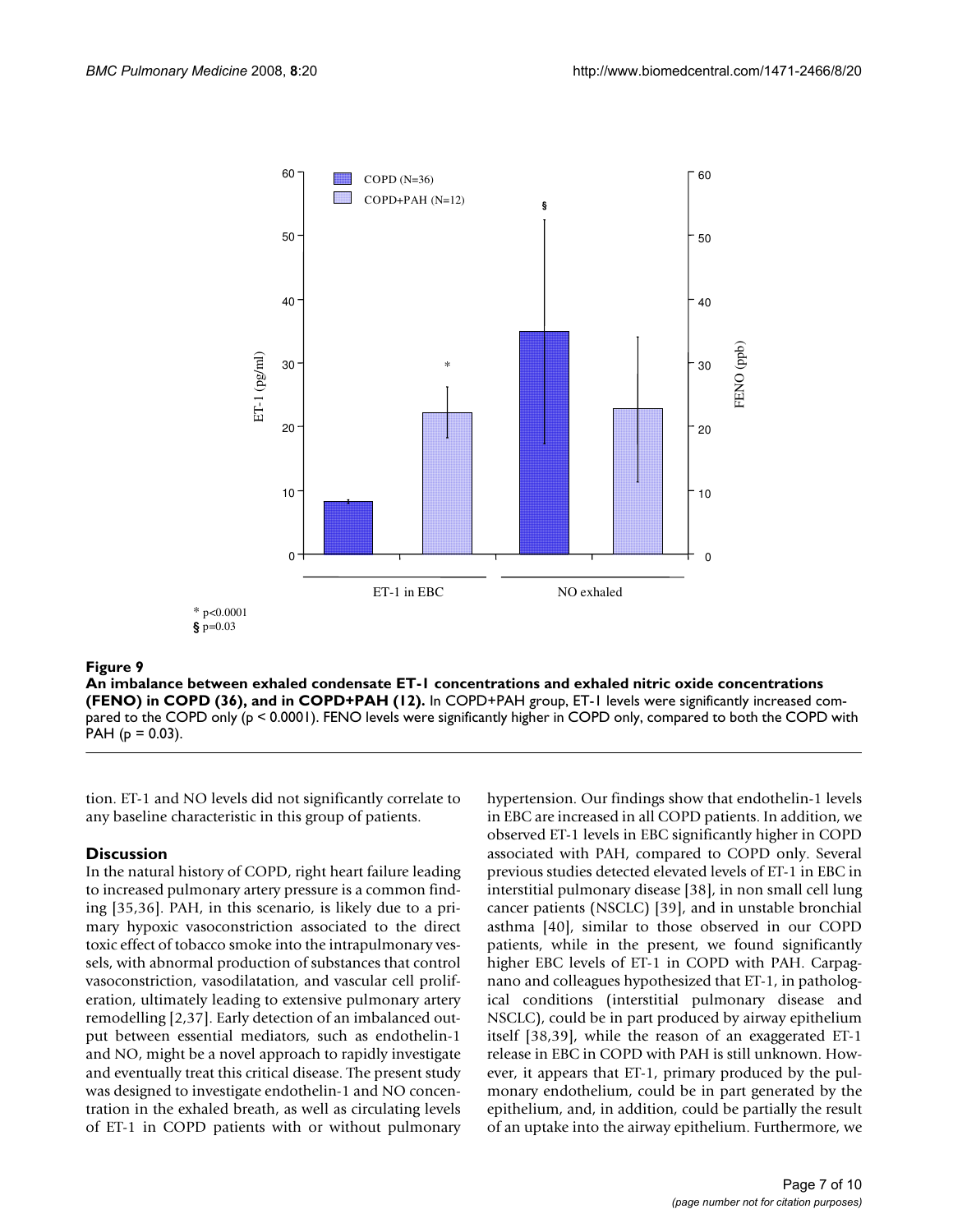found elevated circulating levels of ET-1 in arterial and venous samples in COPD, and significantly higher levels in COPD with PAH. Increased circulating ET-1 levels have been recently shown in exacerbation of COPD [41], whereas there are still controversial data about ET-1 levels in the blood of patients with PAH associated with COPD or emphysema [19-21]. While a study disclosed increased levels of ET-1 only in pulmonary arterial sample [19], two reports showed persistent increased circulating ET-1 levels, which correlated to the severity of pulmonary hypertension [20,21]. In our group of COPD patients with PAH, ET-1 levels in arterial sample positively correlated with PaPs, however we provide new evidence that also ET-1 in EBC is related to PaPs. Interestingly, in the same group, we observed a negative correlation between ET-1 levels in arterial blood and  $FEV<sub>1</sub>%$ , but not between ET-1 levels in EBC and  $FEV<sub>1</sub>$ %. This finding sustains the previous hypothesis that pulmonary endothelium represents the mayor source of ET-1, which could be only in part produced by the airway epithelium, where it may contribute to induce partial bronchoconstriction, although the latter observation needs to be validated by further histological evidences. As previously demonstrated [42], an inverse correlation between PaPs and PaO<sub>2</sub> was observed in this group, confirming that pulmonary artery pressure and PaO<sub>2</sub> are closely negatively related in PAH induced by COPD. Regarding to exhaled NO, we found reduced levels of FENO in COPD with PAH compared to the group of COPD. Clini and co-workers previously showed reduced levels of FENO in PAH induced by COPD compared to COPD only, which negatively correlated with PaPs [27]. In our experience, FENO levels were also significantly lower in these patients, but we failed to find correlation with Echo-Doppler assessment. In summary, we observed a pathological dysregulation output in the breath between ET-1 and NO in COPD with PAH. Whether the imbalance in the release of these two mediators is an early cause or result of pulmonary hypertension due to COPD is unknown, however the easy and quick detection by a noninvasive and useful assay might encourage further investigations.

This study has different limitations, likely due to methodological assays. First, the control group consisted by healthy non smokers, and not by ex-smokers with no airflow obstruction, that would have been represented a better control group. However our COPD patients were all non smokers from at least 1 year, we consider that smoking habit might not have significantly influenced exhaled breath results. Second, in COPD patients, the pulmonary arterial pressure was evaluated by echocardiography analysis, which does not correspond to the gold standard; however in 4 patients was previously performed a right heart catheterization and the results were comparable with the echo Doppler assessment. Moreover, although

no COPD patient was under steroid treatment, we could not exclude that other treatments, such as antihypertensive, nitro-derivate, or other drugs, might have influenced the results. Finally, no significant difference in the treatment between COPD and COPD with pulmonary hypertension was evident.

# **Conclusion**

In conclusion, we found increased expression of ET-1 in EBC and in the blood, in COPD patients with PAH compared to COPD only. ET-1 levels, both in EBC and in the arterial samples, positively correlated to pulmonary-artery systolic pressure, while arterial concentration of ET-1 negatively correlated with  $FEV<sub>1</sub>%$ , indicating that enhanced ET-1 levels in biological sample might early occur in PAH secondary to COPD, and actively participate in stimulating vascular and airway remodelling, through an endogenous increased production by the endothelium, and by a partial release and uptake into the airway epithelium. Finally, we showed an imbalance output in the breath between ET-1 and NO in this group of patients, suggesting that suppression of NO, in pulmonary hypertension, might have been caused in part by ET-1 [43]. Although the novel treatment for pulmonary artery hypertension has been used successfully for IPAH, it remains to be investigated with randomized multicentric studies whether this new therapy could provide beneficial clinical effects in PAH secondary to COPD.

#### **Abbreviations**

ATS: American Thoracic Society; COPD: Chronic Obstructive Pulmonary Disease;  $D<sub>I</sub>CO$ : Carbon monoxide diffusion capacity; EBC: Exhaled Breath Condensate; ERS: European Respiratory Society; ET-1: Endothelin-1; FENO: Exhaled Nitric Oxide;  $FEV<sub>1</sub>$ : Forced Expiratory Volume in the first second; FVC: Forced Vital Capacity; HS: Healthy Subjects; NO: Nitric Oxide; PAH: Pulmonary Artery Hypertension; IPAH: Idiopathic Pulmonary Artery Hypertension; PaPs: Pulmonary-artery systolic pressure; ppb: parts per billion; RV: Residual Volume; 6MWD: 6-minutes walking distance.

#### **Competing interests**

The authors declare that they have no competing interests.

#### **Authors' contributions**

PC designed the study, carried out the laboratory research and the patients' characterisation for the classification of the different patient groups, and wrote the manuscript. CS designed the study, recruited the patients, coordinated the study, and assisted in performing the statistical analysis. MM performed the statistical analysis, participated in interpretation of results, in writing the manuscript, and critically reviewed the manuscript. TSM assisted in the patients' characterisation, performed laboratory analysis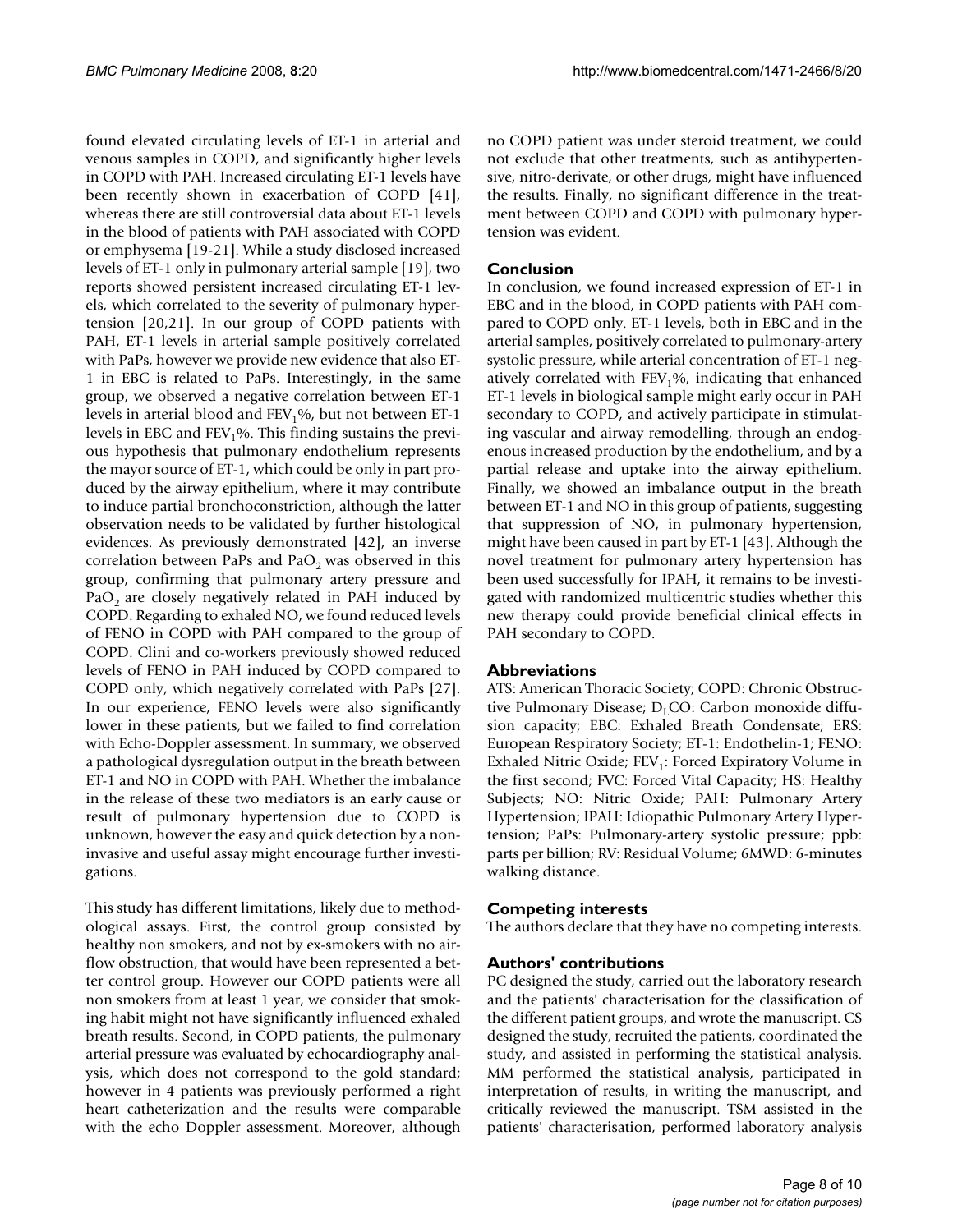and interpretation of results. GDG recruited the patients and helped with study design. FG assisted in the patients' characterisation, in statistical analysis, and interpretation of results. RAC performed the statistical analysis and participated in reviewing the manuscript. SD assisted in the patients' characterisation and in statistical analysis. PP recruited the patients and helped with study design. AS participated in interpretation of results and critically reviewed the manuscript. OR conceived and supervised the study as head of the lung research group, participated in its design and coordination and revised the manuscript. All authors read and approved the final manuscript.

#### **Aknowledgments**

The authors would like to thank Gaia Iacoviello MD, Fabio Cardinale MD, and G. Elisiana Carpagnano MD, for technical support

#### **References**

- 1. Bishop JM: **[Cardiovascular complication of chronic bronchitis](http://www.ncbi.nlm.nih.gov/entrez/query.fcgi?cmd=Retrieve&db=PubMed&dopt=Abstract&list_uids=4581715) [and emphysema.](http://www.ncbi.nlm.nih.gov/entrez/query.fcgi?cmd=Retrieve&db=PubMed&dopt=Abstract&list_uids=4581715)** *Med Clin North Am* 1973, **57:**771-780.
- 2. Naeije R, Barbera JA: **[Pulmonary hypertension associated with](http://www.ncbi.nlm.nih.gov/entrez/query.fcgi?cmd=Retrieve&db=PubMed&dopt=Abstract&list_uids=11737906) [COPD.](http://www.ncbi.nlm.nih.gov/entrez/query.fcgi?cmd=Retrieve&db=PubMed&dopt=Abstract&list_uids=11737906)** *Crit Care* 2001, **5(6):**286-9.
- 3. Weitzenblum E, Hirth C, Ducolone A, Mirhom R, Rasaholinjanahary J, Ehrhart M: **[Prognostic value of pulmonary artery pressure in](http://www.ncbi.nlm.nih.gov/entrez/query.fcgi?cmd=Retrieve&db=PubMed&dopt=Abstract&list_uids=7330793) [chronic obstructive pulmonary disease.](http://www.ncbi.nlm.nih.gov/entrez/query.fcgi?cmd=Retrieve&db=PubMed&dopt=Abstract&list_uids=7330793)** *Thorax* 1981, **36(10):**752-8.
- 4. Fernie JM, McLean A, Lamb D: **[Significant intimal abnormalities](http://www.ncbi.nlm.nih.gov/entrez/query.fcgi?cmd=Retrieve&db=PubMed&dopt=Abstract&list_uids=3410968) [in muscular pulmonary arteries of patients with early](http://www.ncbi.nlm.nih.gov/entrez/query.fcgi?cmd=Retrieve&db=PubMed&dopt=Abstract&list_uids=3410968) [obstructive lung disease.](http://www.ncbi.nlm.nih.gov/entrez/query.fcgi?cmd=Retrieve&db=PubMed&dopt=Abstract&list_uids=3410968)** *J Clin Pathol* 1988, **41(7):**730-3.
- 5. Beghe B, Bazzan E, Baraldo S, Calabrese F, Rea F, Loy M, Maestrelli P, Zuin R, Fabbri LM, Saetta M: **[Transforming growth factor-beta](http://www.ncbi.nlm.nih.gov/entrez/query.fcgi?cmd=Retrieve&db=PubMed&dopt=Abstract&list_uids=16737987) [type II receptor in pulmonary arteries of patients with very](http://www.ncbi.nlm.nih.gov/entrez/query.fcgi?cmd=Retrieve&db=PubMed&dopt=Abstract&list_uids=16737987) [severe COPD.](http://www.ncbi.nlm.nih.gov/entrez/query.fcgi?cmd=Retrieve&db=PubMed&dopt=Abstract&list_uids=16737987)** *Eur Respir J* 2006, **28(3):**556-62.
- 6. Santos S, Peinado VI, Ramirez J, Melgosa T, Roca J, Rodriguez-Roisin R, Barbera JA: **[Characterization of pulmonary vascular remod](http://www.ncbi.nlm.nih.gov/entrez/query.fcgi?cmd=Retrieve&db=PubMed&dopt=Abstract&list_uids=11998991)[elling in smokers and patients with mild COPD.](http://www.ncbi.nlm.nih.gov/entrez/query.fcgi?cmd=Retrieve&db=PubMed&dopt=Abstract&list_uids=11998991)** *Eur Respir J* 2002, **19(4):**632-8.
- 7. Wright JL, Tai H, Churg A: **[Cigarette smoke induces persisting](http://www.ncbi.nlm.nih.gov/entrez/query.fcgi?cmd=Retrieve&db=PubMed&dopt=Abstract&list_uids=15242846) [increases of vasoactive mediators in pulmonary arteries.](http://www.ncbi.nlm.nih.gov/entrez/query.fcgi?cmd=Retrieve&db=PubMed&dopt=Abstract&list_uids=15242846)** *Am J Respir Cell Mol Biol* 2004, **31:**501-9.
- 8. Christman BW, McPherson CD, Newman JH, King GA, Bernard GR, Groves BM, Loyd JE: **[An imbalance between the excretion of](http://www.ncbi.nlm.nih.gov/entrez/query.fcgi?cmd=Retrieve&db=PubMed&dopt=Abstract&list_uids=1603138) [thromboxane and prostacyclin metabolites in pulmonary](http://www.ncbi.nlm.nih.gov/entrez/query.fcgi?cmd=Retrieve&db=PubMed&dopt=Abstract&list_uids=1603138) [hypertension.](http://www.ncbi.nlm.nih.gov/entrez/query.fcgi?cmd=Retrieve&db=PubMed&dopt=Abstract&list_uids=1603138)** *N Engl J Med* **327(2):**70-5.
- 9. Yanagisawa M, Kurihara H, Kimura S, Tomobe Y, Kobayashi M, Mitsui Y, Yazaki Y, Goto K, Masaki T: **[A novel potent vasoconstrictor](http://www.ncbi.nlm.nih.gov/entrez/query.fcgi?cmd=Retrieve&db=PubMed&dopt=Abstract&list_uids=2451132)** [peptide produced by vascularendothelial cells.](http://www.ncbi.nlm.nih.gov/entrez/query.fcgi?cmd=Retrieve&db=PubMed&dopt=Abstract&list_uids=2451132) **332(6163):**411-5.
- 10. Springall DR, Howarth PH, Counihan H, Djukanovic R, Holgate ST, Polak JM: **[Endothelinimmunoreactivity of airway epithelium](http://www.ncbi.nlm.nih.gov/entrez/query.fcgi?cmd=Retrieve&db=PubMed&dopt=Abstract&list_uids=1706044) [in asthmatic patients.](http://www.ncbi.nlm.nih.gov/entrez/query.fcgi?cmd=Retrieve&db=PubMed&dopt=Abstract&list_uids=1706044)** *Lancet* **337(8743):**697-701.
- 11. Wort SJ, Woods M, Warner TD, Evans TW, Mitchell JA: **[Endog](http://www.ncbi.nlm.nih.gov/entrez/query.fcgi?cmd=Retrieve&db=PubMed&dopt=Abstract&list_uids=11472982)[enously released endothelin-1 from human pulmonary](http://www.ncbi.nlm.nih.gov/entrez/query.fcgi?cmd=Retrieve&db=PubMed&dopt=Abstract&list_uids=11472982) artery smooth muscle promotes cellular proliferation: relevance to pathogenesis of pulmonary hypertension and vascu[lar remodeling.](http://www.ncbi.nlm.nih.gov/entrez/query.fcgi?cmd=Retrieve&db=PubMed&dopt=Abstract&list_uids=11472982)** *Am J Respir Cell Mol Biol* 2001, **25(1):**104-10.
- 12. Glassberg MK, Ergul A, Wanner A, Puett D: **[Endothelin-1 pro](http://www.ncbi.nlm.nih.gov/entrez/query.fcgi?cmd=Retrieve&db=PubMed&dopt=Abstract&list_uids=7509612)[motes mitogenesis in airway smooth muscle cells.](http://www.ncbi.nlm.nih.gov/entrez/query.fcgi?cmd=Retrieve&db=PubMed&dopt=Abstract&list_uids=7509612)** *Am J Respir Cell Mol Biol* 1994, **10(3):**316-21.
- 13. Davie N, Haleen SJ, Upton PD, Polak JM, Yacoub MH, Morrell NW, Wharton J: **[ET\(A\) and ET\(B\) receptors modulate the prolifer](http://www.ncbi.nlm.nih.gov/entrez/query.fcgi?cmd=Retrieve&db=PubMed&dopt=Abstract&list_uids=11818328)[ation of human pulmonary artery smooth muscle cells.](http://www.ncbi.nlm.nih.gov/entrez/query.fcgi?cmd=Retrieve&db=PubMed&dopt=Abstract&list_uids=11818328)** *Am J Respir Crit Care Med* **165(3):**398-405.
- 14. Carratu P, Scuri M, Styblo JL, Wanner A, Glassberg MK: **[ET-1](http://www.ncbi.nlm.nih.gov/entrez/query.fcgi?cmd=Retrieve&db=PubMed&dopt=Abstract&list_uids=9176269) [induces mitogenesis in ovine airway smooth muscle cells via](http://www.ncbi.nlm.nih.gov/entrez/query.fcgi?cmd=Retrieve&db=PubMed&dopt=Abstract&list_uids=9176269) [ETA and ETB receptors.](http://www.ncbi.nlm.nih.gov/entrez/query.fcgi?cmd=Retrieve&db=PubMed&dopt=Abstract&list_uids=9176269)** *Am J Physiol* 1997, **272(5 Pt 1):**L1021-4.
- 15. Giaid A, Yanagisawa M, Langleben D, Michel RP, Levy R, Shennib H, Kimura S, Masaki T, Duguid WP, Stewart DJ: **[Expression of](http://www.ncbi.nlm.nih.gov/entrez/query.fcgi?cmd=Retrieve&db=PubMed&dopt=Abstract&list_uids=8497283)**

**[endothelin-1 in the lungs of patients with pulmonary hyper](http://www.ncbi.nlm.nih.gov/entrez/query.fcgi?cmd=Retrieve&db=PubMed&dopt=Abstract&list_uids=8497283)[tension.](http://www.ncbi.nlm.nih.gov/entrez/query.fcgi?cmd=Retrieve&db=PubMed&dopt=Abstract&list_uids=8497283)** *N Engl J Med* **328(24):**1732-9.

- 16. Ferri C, Bellini C, De Angelis C, De Siati L, Perrone A, Properzi G, Santucci A: **[Circulating endothelin-1 concentrations in](http://www.ncbi.nlm.nih.gov/entrez/query.fcgi?cmd=Retrieve&db=PubMed&dopt=Abstract&list_uids=7665694) [patients with chronic hypoxia.](http://www.ncbi.nlm.nih.gov/entrez/query.fcgi?cmd=Retrieve&db=PubMed&dopt=Abstract&list_uids=7665694)** *J Clin Pathol* 1995, **48(6):**519-24.
- 17. Sofia M, Mormile M, Faraone S, Carratu P, Alifano M, Di Benedetto G, Carratu L: **[Increased 24-hour endothelin-1 urinary excretion](http://www.ncbi.nlm.nih.gov/entrez/query.fcgi?cmd=Retrieve&db=PubMed&dopt=Abstract&list_uids=7800957) [in patients with chronic obstructive pulmonary disease.](http://www.ncbi.nlm.nih.gov/entrez/query.fcgi?cmd=Retrieve&db=PubMed&dopt=Abstract&list_uids=7800957)** *Respiration* 1994, **61(5):**263-8.
- 18. Chalmers GW, Macleod KJ, Sriram S, Thomson LJ, McSharry C, Stack BH, Thomson NC: **[Sputum endothelin-1 is increased in cystic](http://www.ncbi.nlm.nih.gov/entrez/query.fcgi?cmd=Retrieve&db=PubMed&dopt=Abstract&list_uids=10445603) [fibrosis and chronic obstructive pulmonary disease.](http://www.ncbi.nlm.nih.gov/entrez/query.fcgi?cmd=Retrieve&db=PubMed&dopt=Abstract&list_uids=10445603)** *Eur Respir J* 1999, **13(6):**1288-92.
- 19. Celik G, Karabiyikoglu G: **[Local and peripheral plasma endothe](http://www.ncbi.nlm.nih.gov/entrez/query.fcgi?cmd=Retrieve&db=PubMed&dopt=Abstract&list_uids=9730795)[lin-1 in pulmonary hypertension secondary to chronic](http://www.ncbi.nlm.nih.gov/entrez/query.fcgi?cmd=Retrieve&db=PubMed&dopt=Abstract&list_uids=9730795) [obstructive pulmonary disease.](http://www.ncbi.nlm.nih.gov/entrez/query.fcgi?cmd=Retrieve&db=PubMed&dopt=Abstract&list_uids=9730795)** *Respiration* 1998, **65(4):**289-94.
- 20. Cody RJ, Haas GJ, Binkley PF, Capers Q, Kelley R: **[Plasma endothe](http://www.ncbi.nlm.nih.gov/entrez/query.fcgi?cmd=Retrieve&db=PubMed&dopt=Abstract&list_uids=1735147)[lin correlates with the extend of pulmonary hypertension in](http://www.ncbi.nlm.nih.gov/entrez/query.fcgi?cmd=Retrieve&db=PubMed&dopt=Abstract&list_uids=1735147) [patients with chronic congestive heart failure.](http://www.ncbi.nlm.nih.gov/entrez/query.fcgi?cmd=Retrieve&db=PubMed&dopt=Abstract&list_uids=1735147)** *Circulation* 1992, **85:**504-509.
- 21. Yamakami T, Taguchi O, Gabazza EC, Yoshida M, Kobayashi T, Kobayashi H, Yasui H, Ibata H, Adachi Y: **[Arterial endothelin-1 level in](http://www.ncbi.nlm.nih.gov/entrez/query.fcgi?cmd=Retrieve&db=PubMed&dopt=Abstract&list_uids=9311502) [pulmonary emphysema and interstitial lung disease. Rela](http://www.ncbi.nlm.nih.gov/entrez/query.fcgi?cmd=Retrieve&db=PubMed&dopt=Abstract&list_uids=9311502)[tion with pulmonary hypertension during exercise.](http://www.ncbi.nlm.nih.gov/entrez/query.fcgi?cmd=Retrieve&db=PubMed&dopt=Abstract&list_uids=9311502)** *Eur Respir J* 1997, **10(9):**2055-60.
- 22. Furchgott RF, Zawadzki JV: **[The obligatory role of endothelial](http://www.ncbi.nlm.nih.gov/entrez/query.fcgi?cmd=Retrieve&db=PubMed&dopt=Abstract&list_uids=6253831) [cells in the relaxation of arterial smooth muscle by acetyl](http://www.ncbi.nlm.nih.gov/entrez/query.fcgi?cmd=Retrieve&db=PubMed&dopt=Abstract&list_uids=6253831)[choline.](http://www.ncbi.nlm.nih.gov/entrez/query.fcgi?cmd=Retrieve&db=PubMed&dopt=Abstract&list_uids=6253831)** *Nature* **288(5789):**373-6.
- 23. Dinh-Xuan AT: **[Endothelial modulation of pulmonary vascular](http://www.ncbi.nlm.nih.gov/entrez/query.fcgi?cmd=Retrieve&db=PubMed&dopt=Abstract&list_uids=1628735) [tone.](http://www.ncbi.nlm.nih.gov/entrez/query.fcgi?cmd=Retrieve&db=PubMed&dopt=Abstract&list_uids=1628735)** *Eur Respir J* 1992, **5(6):**757-62. Review.
- 24. Ozaki M, Kawashima S, Yamashita T, Ohashi Y, Rikitake Y, Inoue N, Hirata KI, Hayashi Y, Itoh H, Yokoyama M: **[Reduced hypoxic pul](http://www.ncbi.nlm.nih.gov/entrez/query.fcgi?cmd=Retrieve&db=PubMed&dopt=Abstract&list_uids=11230292)[monary vascular remodeling by nitric oxide from the](http://www.ncbi.nlm.nih.gov/entrez/query.fcgi?cmd=Retrieve&db=PubMed&dopt=Abstract&list_uids=11230292) [endothelium.](http://www.ncbi.nlm.nih.gov/entrez/query.fcgi?cmd=Retrieve&db=PubMed&dopt=Abstract&list_uids=11230292)** *Hypertension* 2001, **37(2):**322-7.
- 25. Dinh-Xuan AT, Higenbottam TW, Clelland CA, Pepke-Zaba J, Cremona G, Butt AY, Large SR, Wells FC, Wallwork J: **[Impairment of](http://www.ncbi.nlm.nih.gov/entrez/query.fcgi?cmd=Retrieve&db=PubMed&dopt=Abstract&list_uids=2027358) [endothelium-dependent pulmonary-artery relaxation in](http://www.ncbi.nlm.nih.gov/entrez/query.fcgi?cmd=Retrieve&db=PubMed&dopt=Abstract&list_uids=2027358) [chronic obstructive lung disease.](http://www.ncbi.nlm.nih.gov/entrez/query.fcgi?cmd=Retrieve&db=PubMed&dopt=Abstract&list_uids=2027358)** *N Engl J Med* **324(22):**1539-47.
- 26. Corradi M, Majori M, Cacciani GC, Consigli GF, de'Munari E, Pesci A: **[Increased exhaled nitric oxide in patients with stable chronic](http://www.ncbi.nlm.nih.gov/entrez/query.fcgi?cmd=Retrieve&db=PubMed&dopt=Abstract&list_uids=10377199) [obstructive pulmonary disease.](http://www.ncbi.nlm.nih.gov/entrez/query.fcgi?cmd=Retrieve&db=PubMed&dopt=Abstract&list_uids=10377199)** *Thorax* 1999, **54(7):**572-5.
- 27. Clini E, Cremona G, Campana M, Scotti C, Pagani M, Bianchi L, Giordano A, Ambrosino N: **[Production of endogenous nitric](http://www.ncbi.nlm.nih.gov/entrez/query.fcgi?cmd=Retrieve&db=PubMed&dopt=Abstract&list_uids=10934068) [oxide in chronic obstructive pulmonary disease and patients](http://www.ncbi.nlm.nih.gov/entrez/query.fcgi?cmd=Retrieve&db=PubMed&dopt=Abstract&list_uids=10934068) with cor pulmonale. Correlates with echo-Doppler assess[ment.](http://www.ncbi.nlm.nih.gov/entrez/query.fcgi?cmd=Retrieve&db=PubMed&dopt=Abstract&list_uids=10934068)** *Am J Respir Crit Care Med* 2000, **162(2 Pt 1):**446-50.
- 28. Barnes PJ, Chowdhury B, Kharitonov SA, Magnussen H, Page CP, Postma D, Saetta M: **[Pulmonary biomarkers in chronic obstruc](http://www.ncbi.nlm.nih.gov/entrez/query.fcgi?cmd=Retrieve&db=PubMed&dopt=Abstract&list_uids=16556692)[tive pulmonary disease.](http://www.ncbi.nlm.nih.gov/entrez/query.fcgi?cmd=Retrieve&db=PubMed&dopt=Abstract&list_uids=16556692)** *Am J Respir Crit Care Med* **174(1):**6-14.
- <span id="page-8-0"></span>29. **[Standards for the diagnosis and care of patients with chronic](http://www.ncbi.nlm.nih.gov/entrez/query.fcgi?cmd=Retrieve&db=PubMed&dopt=Abstract&list_uids=7582322) [obstructive pulmonary disease. American Thoracic Society.](http://www.ncbi.nlm.nih.gov/entrez/query.fcgi?cmd=Retrieve&db=PubMed&dopt=Abstract&list_uids=7582322)** *Am J Respir Crit Care Med* 1995, **152(5 Pt 2):**S77-121.
- <span id="page-8-1"></span>30. **[American Thoracic Society. Standardization of spirometry,](http://www.ncbi.nlm.nih.gov/entrez/query.fcgi?cmd=Retrieve&db=PubMed&dopt=Abstract&list_uids=7663792) [1994 update.](http://www.ncbi.nlm.nih.gov/entrez/query.fcgi?cmd=Retrieve&db=PubMed&dopt=Abstract&list_uids=7663792)** *Am J Respir Crit Care Med* 1995, **152:**1107-1136.
- 31. Berger M, Haimowitz A, Van Tosh A, Berdoff RL, Goldberg E: **[Quan](http://www.ncbi.nlm.nih.gov/entrez/query.fcgi?cmd=Retrieve&db=PubMed&dopt=Abstract&list_uids=4019921)[titative assessment of pulmonary hypertension in patients](http://www.ncbi.nlm.nih.gov/entrez/query.fcgi?cmd=Retrieve&db=PubMed&dopt=Abstract&list_uids=4019921) with tricuspid regurgitation using continuous wave Doppler [ultrasound.](http://www.ncbi.nlm.nih.gov/entrez/query.fcgi?cmd=Retrieve&db=PubMed&dopt=Abstract&list_uids=4019921)** *J Am Coll Cardiol* 1985, **6(2):**359-65.
- 32. Bland JM, Altman DG: **[Statistic notes: measurement error.](http://www.ncbi.nlm.nih.gov/entrez/query.fcgi?cmd=Retrieve&db=PubMed&dopt=Abstract&list_uids=8819450)** *BMJ* 1996, **313:**744-750.
- 33. **[ATS Workshop proceedings: exhaled nitric oxide and nitric](http://www.ncbi.nlm.nih.gov/entrez/query.fcgi?cmd=Retrieve&db=PubMed&dopt=Abstract&list_uids=16565422) [oxide oxidative metabolism in exhaled breath condensate.](http://www.ncbi.nlm.nih.gov/entrez/query.fcgi?cmd=Retrieve&db=PubMed&dopt=Abstract&list_uids=16565422)** *Proc Am Thorac Soc* 2006, **3:**131-145.
- <span id="page-8-2"></span>34. **[ATS Committee on Proficiency Standards for Clinical Pul](http://www.ncbi.nlm.nih.gov/entrez/query.fcgi?cmd=Retrieve&db=PubMed&dopt=Abstract&list_uids=12091180)[monary Function Laboratories. ATS statement: guidelines](http://www.ncbi.nlm.nih.gov/entrez/query.fcgi?cmd=Retrieve&db=PubMed&dopt=Abstract&list_uids=12091180) [for the six-minute walk test.](http://www.ncbi.nlm.nih.gov/entrez/query.fcgi?cmd=Retrieve&db=PubMed&dopt=Abstract&list_uids=12091180)** *Am J Respir Crit Care Med* **166(1):**111-7.
- 35. Kessler R, Faller M, Weitzenblum E, Chaouat A, Aykut A, Ducolone A, Ehrhart M, Oswald-Mammosser M: **["Natural history" of pul](http://www.ncbi.nlm.nih.gov/entrez/query.fcgi?cmd=Retrieve&db=PubMed&dopt=Abstract&list_uids=11463591)[monary hypertension in a series of 131 patients with chronic](http://www.ncbi.nlm.nih.gov/entrez/query.fcgi?cmd=Retrieve&db=PubMed&dopt=Abstract&list_uids=11463591) [obstructive lung disease.](http://www.ncbi.nlm.nih.gov/entrez/query.fcgi?cmd=Retrieve&db=PubMed&dopt=Abstract&list_uids=11463591)** *Am J Respir Crit Care Med* 2001, **164:**219-224.
- 36. Scharf SM, Iqbal M, Keller C, Criner G, Lee S, Fessler HE: **[National](http://www.ncbi.nlm.nih.gov/entrez/query.fcgi?cmd=Retrieve&db=PubMed&dopt=Abstract&list_uids=12153963) [Emphysema Treatment Trial \(NETT\) Group. Hemody](http://www.ncbi.nlm.nih.gov/entrez/query.fcgi?cmd=Retrieve&db=PubMed&dopt=Abstract&list_uids=12153963)namic characterization of patients with severe emphysema.** *Am J Respir Crit Care Med* **166(3):**314-22.